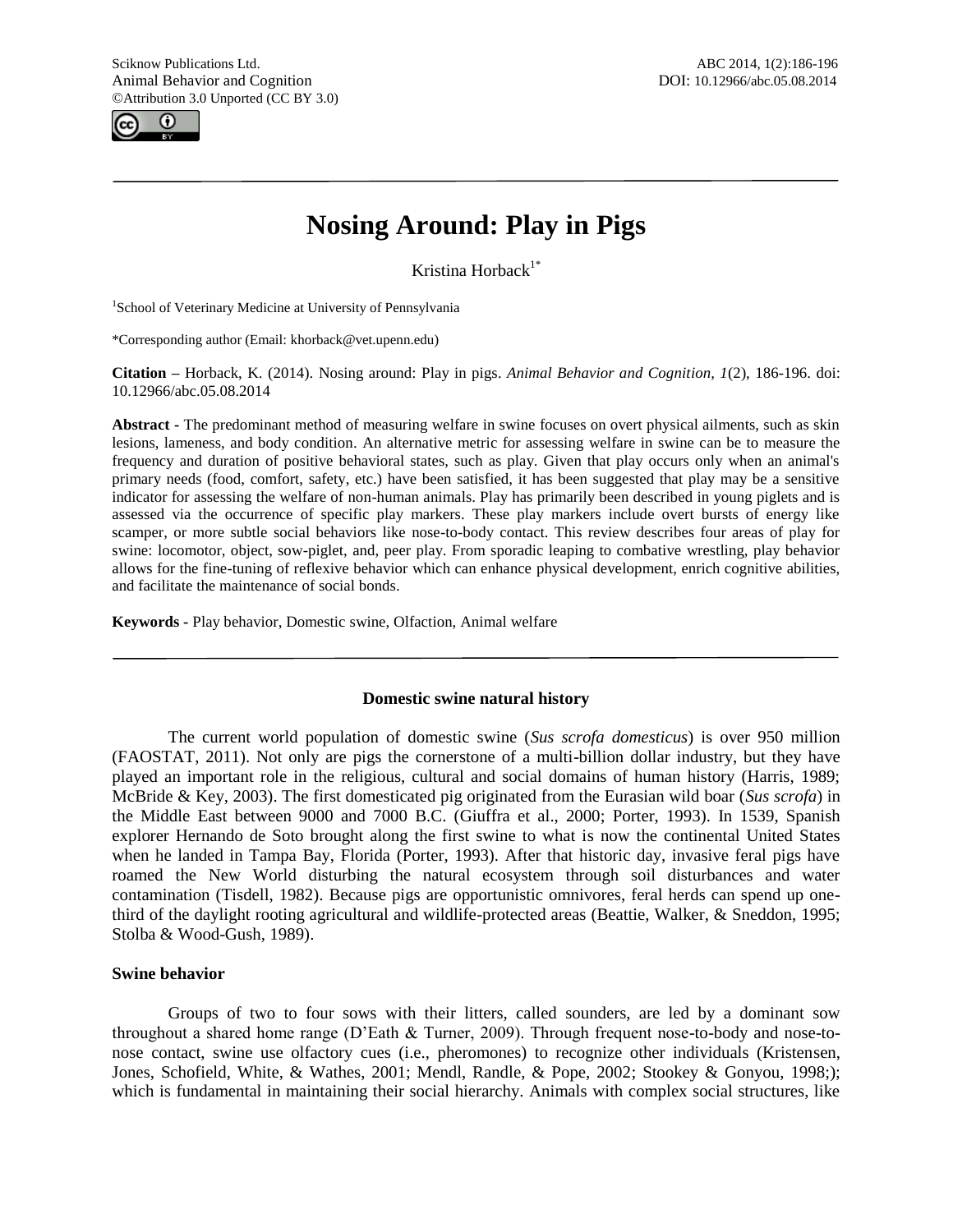swine, require special consideration to adequately stimulate their sensory systems. The maintenance of domestic pigs in group pens is often difficult due to the multifaceted requirements of pen size, compatible social grouping, and individual health care. One of the fundamental issues in animal welfare science is the application of enrichment to increase natural behaviors (Newberry, 1995). In addition to safe shelter, adequate nutrition and veterinary care, the ability to express specific behaviors in a species is an essential measurement of animal welfare (i.e., five freedoms: Webster, 2000). Enrichment is most often implemented within zoological, laboratory, and agricultural settings to increase natural behaviors while reducing stereotypic behavior. Stereotypic behavior can be defined as "repetitive, invariant behavior patterns with no obvious goal or function" (Mason, 1991, p. 1015). Common stereotypic behavioral patterns in domestic swine are often based on oral-nasal activity, such as bar-biting, sham-chewing, drinker-pressing, head-weaving, nose-rubbing, and tongue-rolling (Broom, 1986; Robert, Rushen, & Farmer, 1997; Stolba, Baker, & Wood-Gush, 1983; Vieuille-Thomas, Le Pape, & Signoret, 1995). The addition of substrates such as straw, peat and mushroom compost to swine housing has been shown to decrease common stereotypic behaviors and aggression toward pen mates (Arey, 1993; Beattie et al., 1995; Fraser, Phillips, Thompson, & Tennessen, 1991; Kelly, Bruce, English, Fowler, & Edwards, 2000; Sneddon, Beattie, Walker, & Weatherup, 2001; Wood-Gush & Beilharz, 1983). Furthermore, the provision of enrichment objects, like plastic dog toys or hanging rope, can increase both social and solitary play, which can be an indicator of physical and psychological well-being (Barnes, Levitsky, Pond, & Moore, 1976; Blackshaw, Thomas, & Lee, 1997; Špinka, Newberry, & Bekoff, 2001; Worsaae & Schmidt, 1980).

## **Play behavior**

While there is a growing field of research on swine intelligence (*i.e.*, problem-solving: Broom, Sena, & Moynihan, 2009; cognitive bias: Douglas, Bateson, Walsh, Bedue, & Edwards, 2012; spatial memory and deception: Mendl, Held, & Byrne, 2010), the assessment of play behavior in domestic pigs is somewhat lacking. This may be due to the difficulty in identifying play signals, such as distinguishing reciprocal contact like head-butting and mounting between genuine conflict and rough-and-tumble play. According to Burghardt (2005), there are five basic criteria for a behavior to be considered play: (1) the behavior is not fully functional, (2) the behavior is spontaneous, voluntary, pleasurable, or autotelic ("done for its own sake"), (3) the behavior differs from "serious" behavior in terms of its form, duration, and/or frequency, (4) the behavior is repeatedly performed, but not stereotyped, and (5) the behavior occurs when the animal is healthy and free from stress. In general, swine ethologists have maintained these five elements in their definition of play in their research of young piglets, with ages ranging from birth to four weeks old. Swine play behavior is assessed via the occurrence of specific *play markers*  (Table 1), such as overt bursts of energy like scamper, or more subtle social behaviors like nose-to-body contact (Dobao, Rodribanez, & Siliŏ, 1985; Donaldson, Newberry, Špinka, & Cloutier, 2002; McBride, 1963; Newberry, Wood-Gush, & Hall, 1988).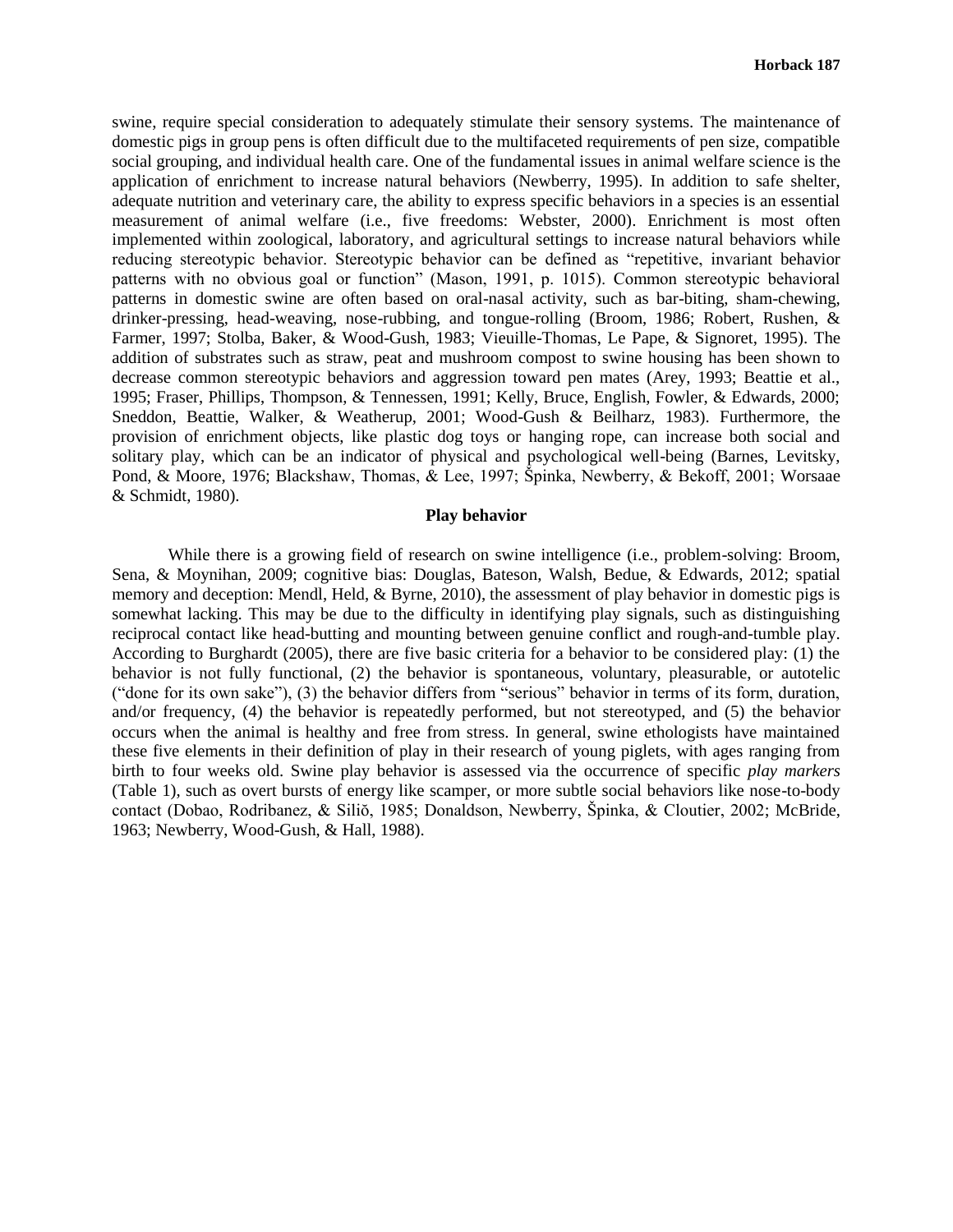Table 1

| <b>Play Marker</b>   | <b>Description</b>                                                                                                                                                                                          |
|----------------------|-------------------------------------------------------------------------------------------------------------------------------------------------------------------------------------------------------------|
| <b>Solitary Play</b> |                                                                                                                                                                                                             |
| Hop/Spring           | Jump up and down on the spot while facing in one direction.                                                                                                                                                 |
| Scamper              | A sequence of at least two forward hops in rapid succession, usually accompanied by ear flapping.                                                                                                           |
| Sprint               | Sudden forward motion either towards or away from conspecific.                                                                                                                                              |
| Pivot                | Jump or whirl around to face in a different direction.                                                                                                                                                      |
| Toss head            | Exaggerated lateral displacements of the head and neck in the horizontal plane, involving at least<br>one full movement to each side.                                                                       |
| Carry object         | Move forward carrying object or material which protrudes from mouth.                                                                                                                                        |
| Shake object         | Perform vigorous lateral movements of head and neck while holding object or material which<br>protrudes from mouth (e.g., straw). Includes shaking and tugging at loose end of fixed object (e.g.<br>rope). |
| <b>Social Play</b>   |                                                                                                                                                                                                             |
| Mother-infant        | Naso-naso investigation, call-back vocalizations, reciprocal mouthing and tactile contact between a<br>sow and her piglets.                                                                                 |
| Rough-and-tumble     | Two or more piglets engaged in wrestling, chasing, reciprocal biting and belly-nudging (e.g.,<br>levering). Often initiated by pivoting and head tossing.                                                   |

*Description of Solitary and Social Play Markers in Swine*

# **Solitary play**

**Locomotor play.** The most common type of play found more often in piglets than adults is locomotor play. This behavior corresponds to the isolated, sporadic movement such as scampering or leaping, and is distinctive from overt "avoidance of a predator or conspecifics …by the player"s loose body tone…and by the repetition and ease of interruption of its activity" (Fagen, 1981, p. 8). In general, locomotor play is displayed by species that live in unstable environments rather than static environments (Špinka et al., 2001). The home ranges of wild and feral swine are greatly influenced by food availability, weather, and hunting pressure (Graves, 1984). Therefore, the ability to react quickly to changing environmental stimuli through hasty behavior changes is beneficial for survival. Once piglets are physiologically mature, around 3 to 5 days, they are able to run, jump and maneuver around the body of the sow (Blackshaw, Swain, Blackshaw, Thomas, & Gillies, 1997; Dobao et al., 1985; Newberry et al., 1988). The occurrence of a jump, spring, hop, sprint, scamper, trot, or head tossing are play markers which define locomotor play in swine (Blackshaw, Swain, et al., 1997; D"Eath & Turner, 2009; Dobao et al., 1985; Jensen, 1980; Newberry et al., 1988 ). This type of loose body activity has been reported to be most frequent in pigs between the ages of 2 and 6 weeks (Blackshaw, Swain, et al., 1997; Newberry et al., 1988). Rauw (2013) reported an immediate increase in locomotor play duration and rate after releasing 6 week old piglets into a corridor near their home pens. The novelty of the hallway, and the increase in square foot per pig, allowed for sudden bursts in individual scampering and running. This spurt of energy upon entering a new environment is also seen in sows that are weaned after several weeks of low activity while housed with their piglets. These weaned sows often run or trot from their farrowing rooms without provocation, display sporadic head tosses, and appear to be bouncing (I. Rodriguez, personal communication, November  $20<sup>th</sup>$ , 2013).

Locomotor play is suggested to be beneficial for piglets because it facilitates the development and coordination of skeletal muscles, and encourages behavioral flexibility (Byers, 1998; Špinka et al., 2001). At nursing time, piglets must be aware of where the sow is preparing to lie down in order to quickly avoid a crushing death (Damm, Forkman, & Pedersen, 2005). Therefore, the physical and mental skills acquired through locomotor play may enhance a piglet"s survival. A restricted early environment due to a limited size or lack of bedding may prevent locomotor play in piglets. This lack of exercise could produce abnormal physical development such as splay leg, joint swelling, hock lesions, and lameness (Barnett, Hemsworth, Cronin, Jongman, & Hutson, 2000; Bonde, Rousing, Badsberg, & Sørensen, 2004; Zoric, Nilsson, Mattsson, Lundeheim, & Wallgren, 2008). Stocking density may be the most important factor for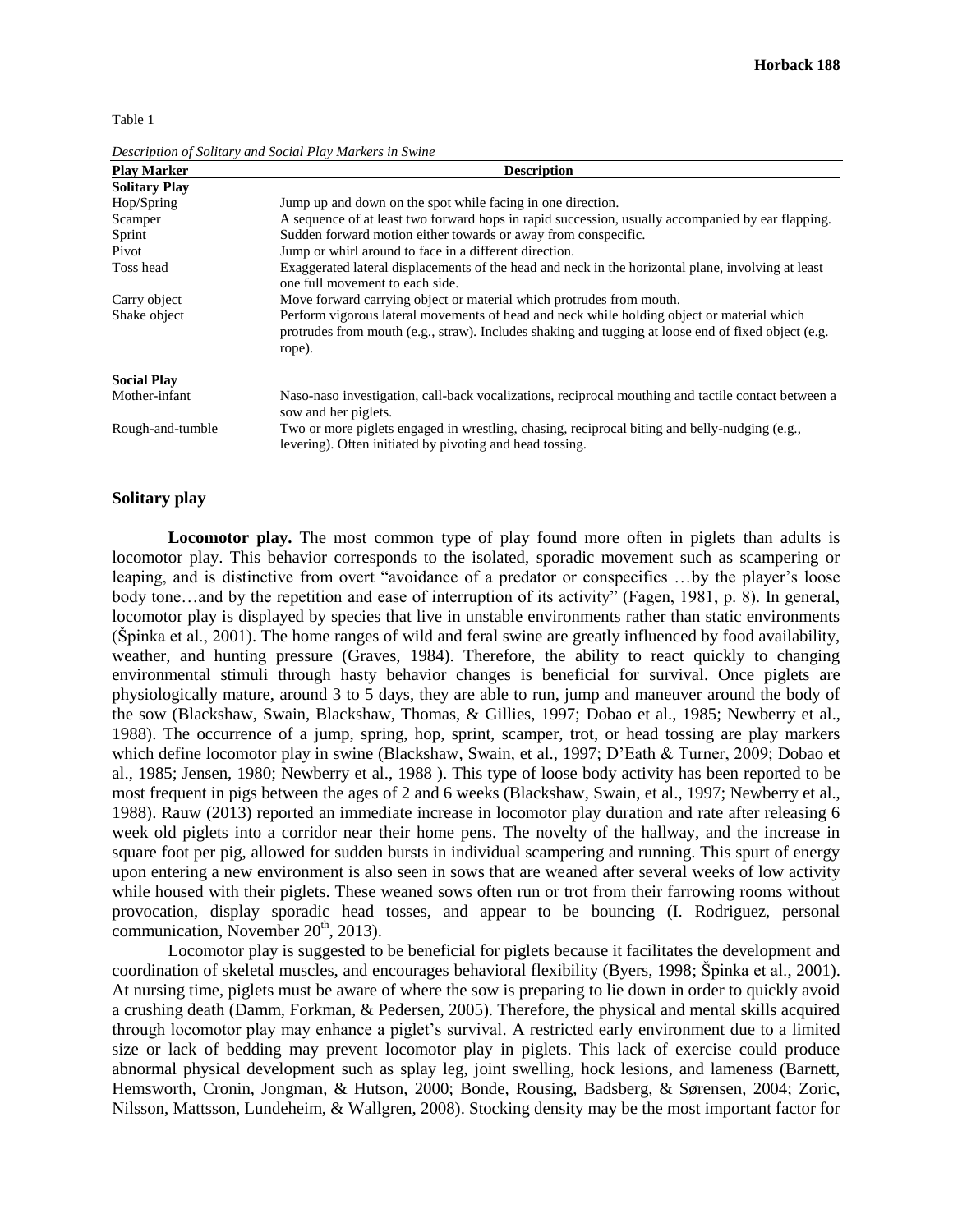the development of healthy limbs in swine. By providing adequate pen space, pork producers can increase the occurrence of locomotor play, which may indirectly prevent future health issues.



*Figure 1*. Piglets engage in play behavior starting around 3 to 5 days old.

**Object play.** Object play involves the physical manipulation of inanimate items such as twigs, rocks or other moveable pieces in an animal"s environment (Burghardt, 2005; Hall, 1998). In pigs, this manipulation occurs using the snout or front limbs, such as biting, sniffing, pushing, kicking, licking, and chewing (Blackshaw, Swain et al., 1997; Johnson, Morrow-Tesch, & McGlone, 2001). For economic purposes, enrichment items used in farms are often indestructible like bowling balls and metal chains. Although these objects may last long, the pigs are thought to be neophilic and tend to lose interest quickly (Studnitz, Jensen, & Pedersen, 2007; Wood-Gush & Vestergaard, 1991). The best enrichment items to keep interest in pigs should change continually upon manipulation, and, of course, are safe to consume. These items include bedding substrate (compost, straw, coconut fiber, or mushroom peat), and edible objects (stacks of paper, cotton rope, and cloth strips). Elements of barn structure, such as gating, nipple drinkers, rubber mats, and slatted floors can become unintentional enrichment items if no other objects are provided. Pigs may develop self-inflicted wounds while trying to manipulate these objects (i.e., repeated chewing of metal bars causing wounds to mouth and snout), or can harm others by diverting such behavior toward conspecifics such as belly nosing, ear biting, and tail biting (Broom, 1986; Fraser et al., 1991; Stolba et al., 1983).



*Figure 2A,B.* Object play in pigs.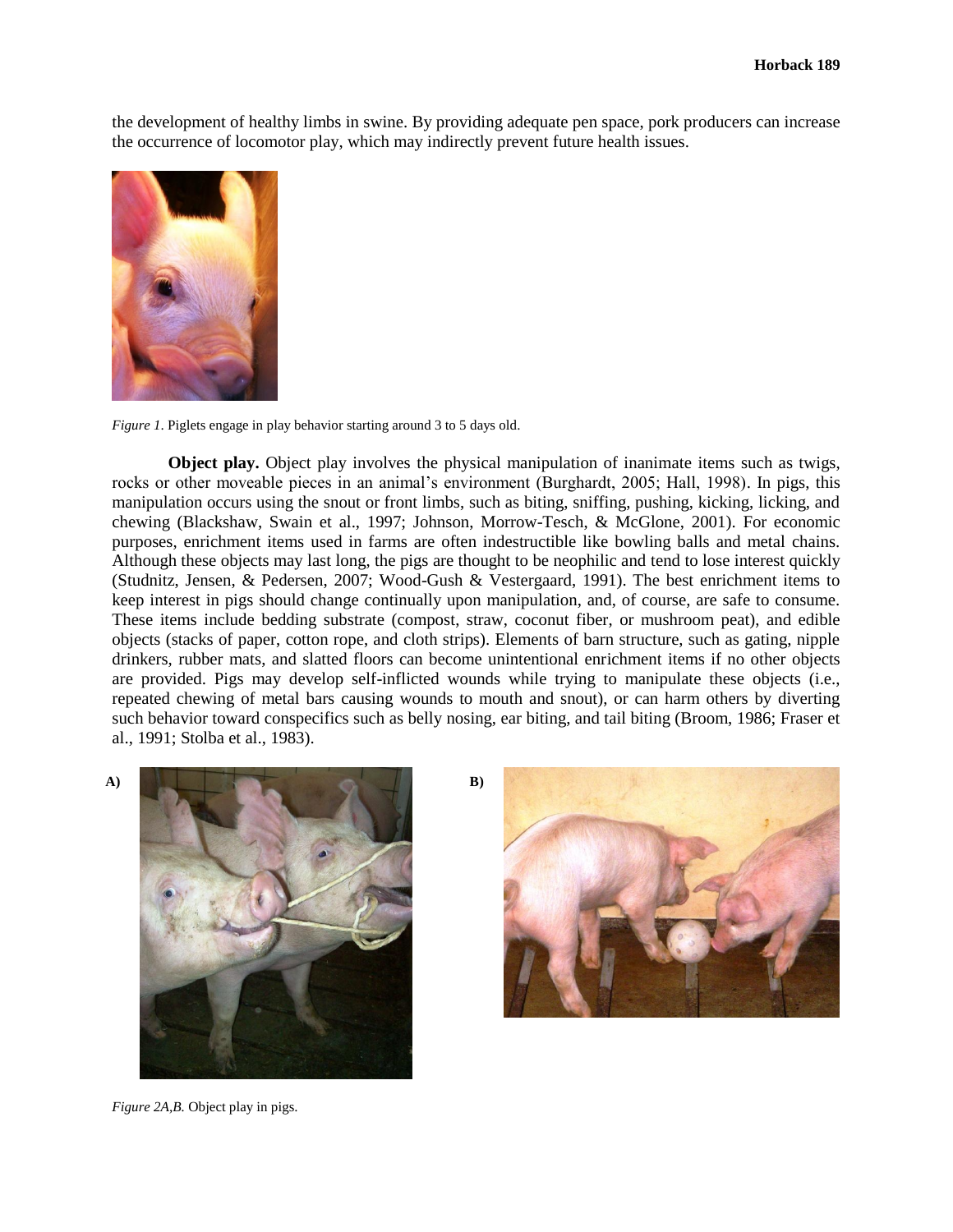The tenacious curiosity of omnivorous pigs is fueled by the instinct to dig up and gnaw on objects to test for edibility (Studnitz et al., 2007). Pigs explore their environments in order to evaluate both the extrinsic value of their surroundings (i.e., shelter, food, water source) and the intrinsic value (i.e., social group, pen size) (Studnitz et al., 2007; Wood-Gush & Vestergaard, 1989). Just as cats need to scratch and dogs need to chew, pigs need to root. The wide cartilage disk located at the tip of the snout functions as a plow to till soil and locate grubs (Studnitz et al., 2007). When pigs are prevented from rooting by being housed indoors permanently (Day, Kyriazakis, & Lawrence, 1995) or by wearing a nose ring (Studnitz, Jensen, & Jørgensen, 2003), they will immediately root the earth as soon as they are given access (Studnitz & Jensen, 2002). Given that oral/nasal investigation of the environment appears to be a high priority behavior for pigs, the provision of malleable toys is highly recommended in commercial barns. Research has shown that pen size has no significant effect on toy choice, object play rate or duration in 4 week old piglets (Apple & Craig, 1992). Furthermore, group pens with either static or mobile enrichment toys will exhibit significantly lower levels of social aggression than weaned pigs housed without toys (Blackshaw, Thomas et al., 1997). With minimal economic and temporal costs, farms can increase healthy activity, reduce fighting, and encourage species-specific behavior in young and mature pigs by simply providing suitable toys.

### **Social play**

**Sow-piglet play.** Neonatal piglets are highly dependent upon the sow for vital colostral milk gamma globulins (Curtis & Bourne, 1971), ambient body heat for temperature regulation, and protection from predators (Hartsock & Graves, 1976; Nowak, Porter, Lévy, Orgeur, & Schaal, 2000). The sow also serves as an important source of various environmental stimuli for the piglets. Using tactile, vocal, and olfactory communication, piglets navigate their way around the sow"s body with the main goal of locating the teats for nursing (Horrell & Hodgson, 1992; McBride, 1963). Within the first two days after birth, piglets will spend a large portion of the day climbing on, nudging, or biting the sow"s teats, snout, ears, hooves, tail, and vulva (Dobao et al., 1985; Blackshaw, Swain et al., 1997). In return, sows will nudge and mouth the piglets, while grunting softly, as they crawl past her head during exploration (Whatson  $\&$ Bertram, 1982). This form of mother-offspring play, along with naso-naso contact and call-back vocalizations, are important behaviors in establishing the maternal bond since the sow does not groom her young (Blackshaw, Swain et al., 1997; Walser, 1986; Whatson & Bertram, 1982).

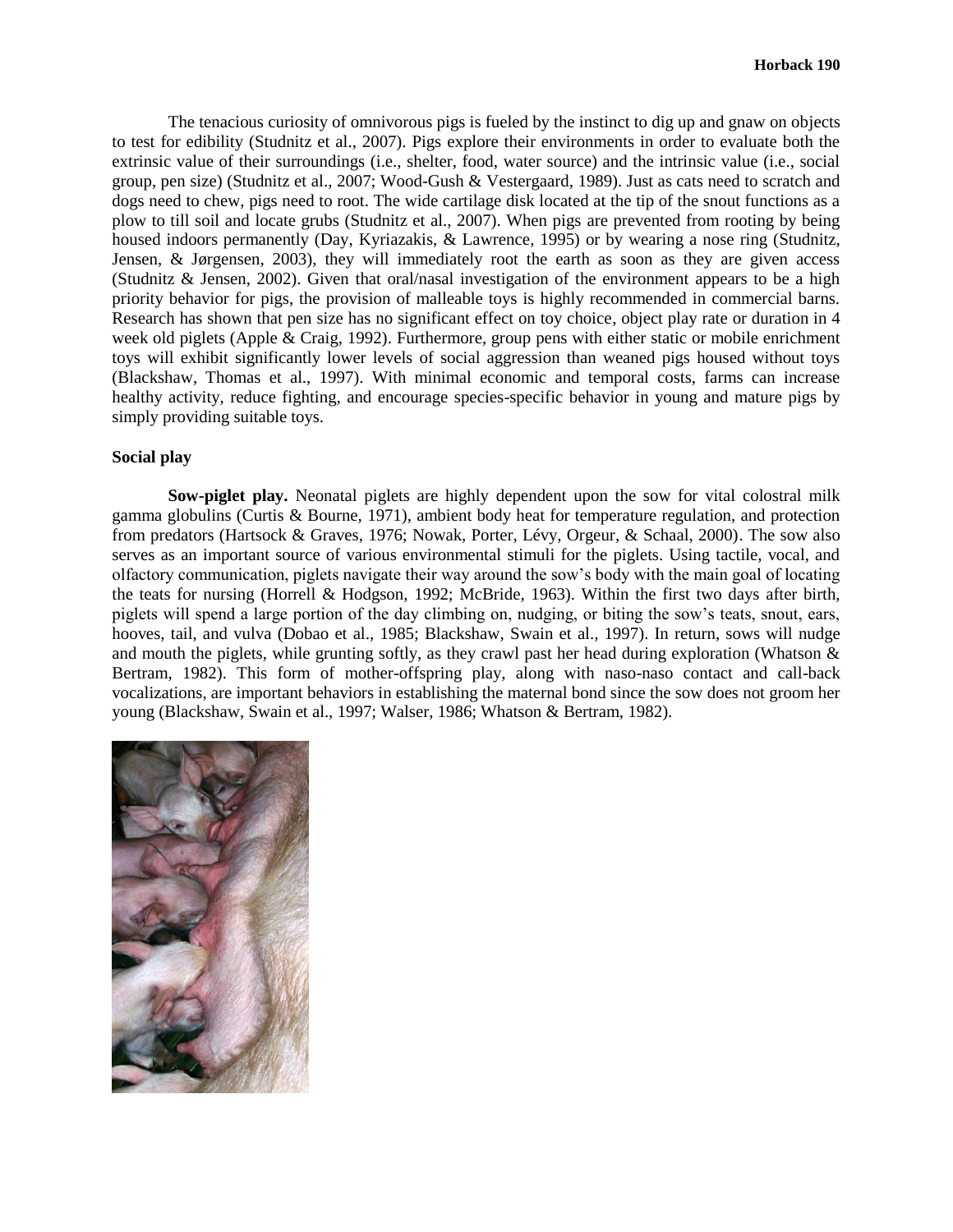*Figure 3*. Guided by scent, the teat order of a litter is established immediately after birth.

Piglets are able to discriminate odors from their nest (e.g., sow"s urine, udders) as early as one day old and can identify their mother"s vocalizations soon after (Horrell & Hodgson, 1992; Walser, 1986). During the first 2 post-partition days, feral sows spend an average 76% of her time lying in their nests. Sow resting behavior decreases to approximately 42% after 3 weeks, and sows tend to forage at greater distances (>10 m) from the nest (Csermely, 1994). Sow-piglet play progressively reduces 4 weeks after farrowing throughout weaning, as the sow increases foraging behavior while decreasing resting and nursing (Csermely, 1994; Johnson et al., 2001). Mutual play among mothers and offspring is thought to strengthen the attachment and establish the foundation for future peer play (Burghardt, 2005). This transient play behavior allows piglets to practice using odorants for social recognition (Ewbank, Meese, & Cox,1974; Mendl et al., 2002), nosing their environment for resources (Studnitz et al., 2007), and developing the motor skills necessary for rough-and-tumble play with their peers (Bekoff, 1984).

**Peer play.** Piglets will engage in antagonistic tussling within minutes of being born while teat order is disputed (Algers, 1993; Fraser & Jones, 1975; McBride, 1963). This early social interaction often determines future dominance and aggression levels among the litter, with piglets positioned at the anterior teats being more dominant and those in the middle teats fighting more frequently (Ruis et al., 2000; Sundman, 2011). As nursing occurs roughly once per hour for 20 to 30 seconds, piglets have ample time to engage in mock combat to practice fighting skills. This type of peer play, called rough-and-tumble play, begins around 3 to 5 days old and is rarely seen in pigs after reaching sexual maturity (~6 months) (Dobao et al., 1985; Newberry et al., 1988). Rough-and-tumble play occurs between two or more littermates and often involves a head-on stance, pushing and nudging of peer's shoulder or belly, biting of shoulder and ears, and chasing (Dobao et al., 1985; Donaldson et al., 2002; Johnson et al., 2001; Newberry et al., 1988). These encounters can last anywhere from a few seconds to several minutes, and mimic the fighting posture of adult swine, called parallel-pressing (Jensen, 1980). The key element of rough-and-tumble play is the occurrence of a play signal, which cues the social partner that behaviors produced are not as serious as they normally would be in other contexts (Bateson, 1955; Bekoff, 1975). Based on sequential analysis of social play markers in piglets, pivoting and head tossing is suggested to function as play signals to initiate rough-and-tumble play for this species (Newberry et al., 1988).



*Figure 4*. Rough-and-tumble play in weaned piglets.

Weaning piglets from their sow is one of the most significant practices in modern pig production. In most commercial farms, piglets are weaned anywhere between 20 and 35 days old, while free-ranging sows wean their piglets around 60 to 137 days old (Jensen & Recen, 1989; Newberry & Wood-Gush, 1985). This process can be highly stressful due to unfamiliar transport, shifting of diet to solids, pathogens of a new environment, and an increase in aggression as the dominance hierarchy of unfamiliar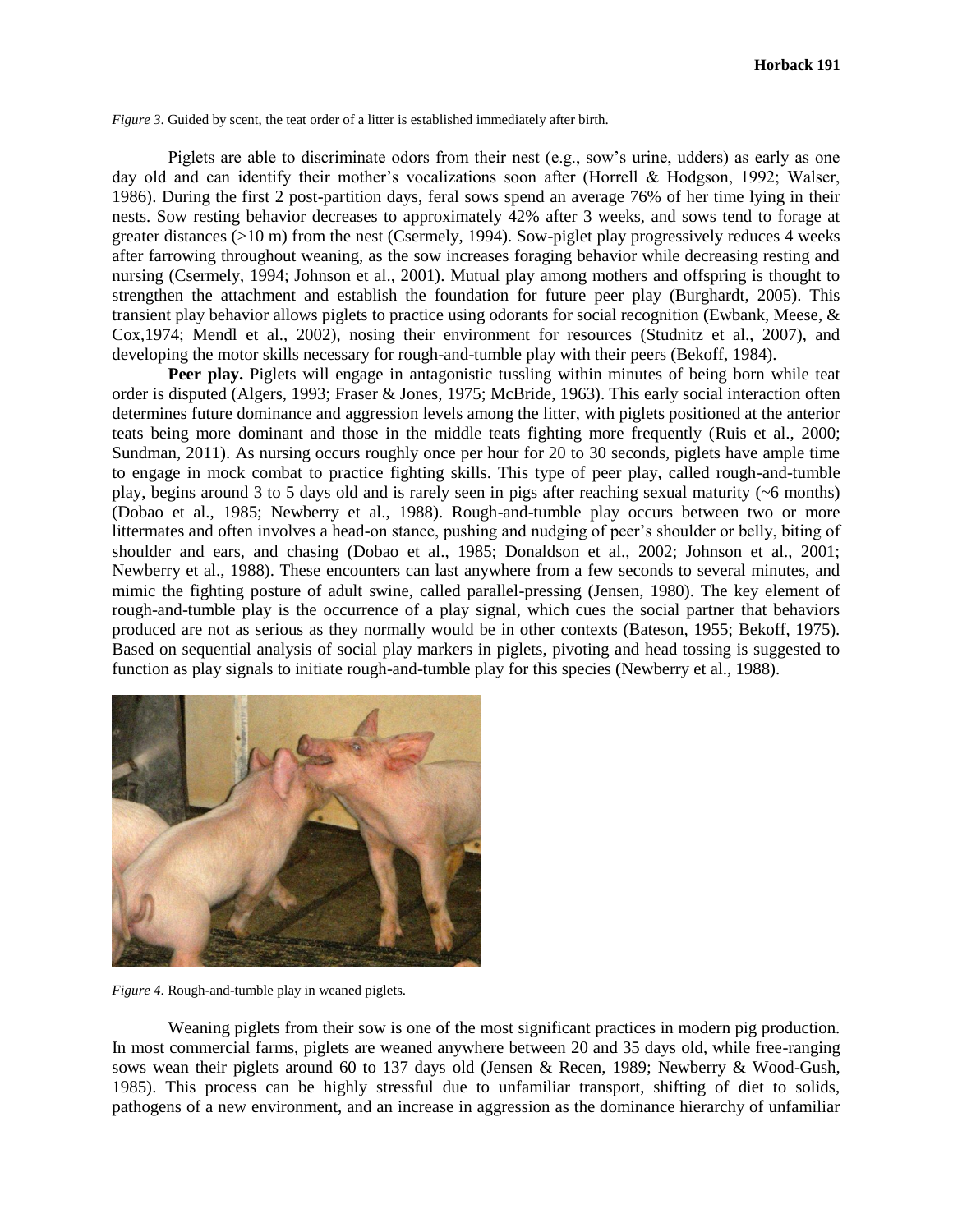piglets is established (Held & Mendl, 2001; Jensen & Recen, 1989). Social play, including mock combat and reciprocal tactile contact, allows piglets to develop the social skills necessary to integrate into a hierarchical social system (Bekoff 1984; Fagen, 1981). This includes motor skills needed for successful fighting, and olfactory communication skills needed when sizing up peers (Bekoff & Byers, 1981; Dobao et al., 1985; Kristensen et al., 2001). There are inconsistent reports in the swine behavior literature indicating that rough-and-tumble play is exhibited more in males (Dobao et al., 1985), in females (Rauw, 2013), and that no sex differences in social play behavior exists (Newberry et al., 1988). A common report, however, is that weaned piglets tend to preferentially play with same sex partners or littermates (Dobao et al., 1985).

## **Welfare implications**

From sporadic leaping to combative wrestling, play behavior enhances an animal"s rapid response to novel situations, which provides adaptive and competitive advantages (Bekoff, 1984; Špinka et al., 2001). This fine-tuning of reflexive behavior enriches cognitive development in young animals (Bekoff  $\&$ Byers, 1998; Fagen, 1981) and facilitates the maintenance of social bonds (Bekoff, 1984; Byers, 1984, Kuczaj, Makecha, Trone, Paulos, & Ramos, 2006). Play is classified as a positive-affect behavior because it is correlated to high levels of acetylcholine, glutamate, and opioids (i.e., "pleasure" neurotransmitters), and, activity of subcortical brain areas that mediate the hedonic properties of reward (Berridge & Kringelbach, 2008; Burgdorf & Panksepp, 2007; Kuczaj & Horback, 2012). In addition, a negative correlation between plasma cortisol levels and play behavior rates have been reported in numerous species, supporting the notion that play rarely occurs when an animal is stressed (Biben & Champoux, 1999; Worsaae & Schmidt, 1980). Given that play occurs only when an animal's primary needs (food, comfort, safety, etc.) have been satisfied, it has been suggested that play may be a sensitive indicator for assessing the welfare of animals (Burghardt 2005; Fagen, 1981; Oliveira, Rossi, Silva, Lau, & Barreto, 2010). A decline in the frequency of play behavior in piglets can be a sign of issues with physical or psychological well-being.

Play behavior in swine has been shown to be affected by adverse physical and environmental conditions (Beattie et al., 1995; Newberry et al., 1988). For example, Barnes et al. (1976) reported that malnourished piglets spent less time engaged in object play than well-nourished piglets. The lack of play in commercial pigs may appraise the welfare properties of certain swine housing systems. Piglets reared under restrictive housing conditions may be unable to express their full repertoire of playful behavior due to limitations of space, social companions, or interactive objects. Research has shown that pigs raised in barren conditions can develop deviant aggressive play behavior, which can develop into poor social skills as adults (Beattie et al., 1995; Schouten, 1991). Furthermore, it has been shown that barren rearing environments may affect pre-slaughter stress and subsequent meat quality (Geverink et al., 1998), while the provision of environmental and social enrichment may increase growth rates (Morgan, Deans, Lawrence, & Nielsen, 1998) and back fat levels (Barton-Gade, 1987). Therefore, swine producers can benefit financially by improving the welfare of pigs via the implementation of adequate social grouping and environmental stimuli.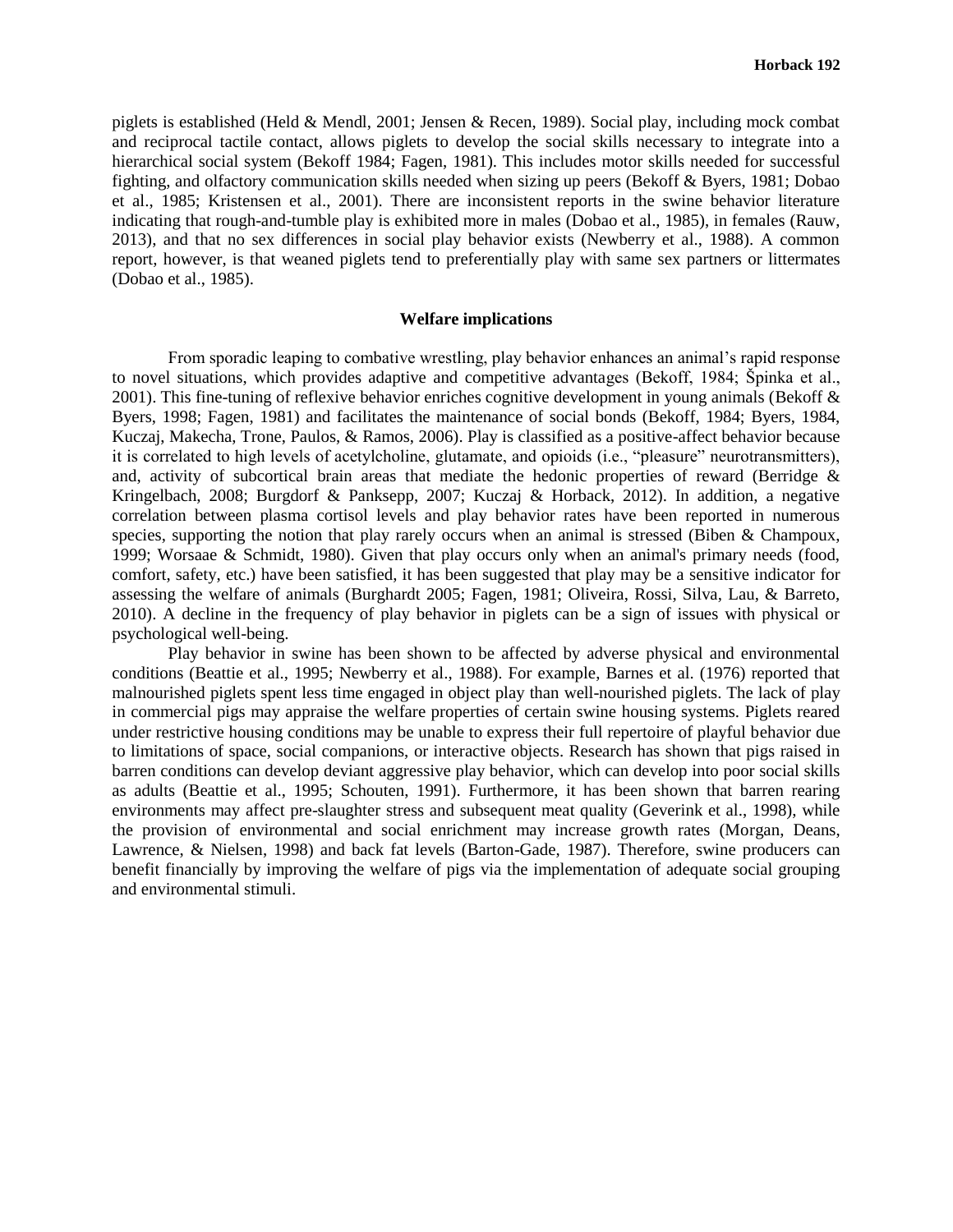

*Figure 5*. Group housing of weaned piglets allows for the practice of important social skills.

### **Conclusion**

The predominant method of measuring welfare in swine focuses on overt physical ailments, such as skin lesions, lameness, and body condition. An alternative metric for assessing welfare in swine is to measure the frequency and duration of positive behavioral states, such as play. Because pigs have an omnivorous diet, live in complex social systems, and utilize multi-modal communication, they require multifaceted sensory stimulation to maintain a healthy well-being. The application of species-specific enrichment (e.g., rope, straw, compost) can increase natural behaviors of chewing and rooting while simultaneously reducing aggressive social behavior and harmful stereotypic behavior. In fact, research has shown that merely conditioning pigs to the anticipation of enrichment (i.e., doorbell ring) can be used to facilitate play behavior in piglets (Dudink, Simonse, Marks, de Jonge, & Spruijt, 2006; de Jonge, Boleij, Baars, Dudink, & Spruijt, 2008). Encouraging pigs to scamper, interact with their environment, and socialize with peers does not require great effort – but often results in great rewards.

#### **References**

- Algers, B. (1993). Nursing in pigs: Communicating needs and distributing resources. *Journal of Animal Science*, *71*, 2826-2831.
- Apple, J. K, & Craig, J. V. (1992). The influence of pen size on toy preference of growing pigs. *Applied Animal Behavior Science*, *35*, 149-155.
- Arey, D. S. (1993). The effect of bedding on the behaviour and welfare of pigs. *Animal Welfare*, *2*, 235–246.
- Barnes, R. H., Levitsky, D. A., Pond, W. G. & Moore, U. (1976). Effect of postnatal dietary protein and energy restriction on exploratory behavior in young pigs. *Developmental Psychobiology*, *9*, 425-435.
- Barnett, J. L., Hemsworth, P. H., Cronin, G. M., Jongman, E. C., & Hutson, G. D. (2000). A review of the welfare issues for sows and piglets in relation to housing. *Crop and Pasture Science*, *52*, 1-28.
- Barton-Gade, P. A. (1987). Meat and fat quality in boars, castrates and gilts. *Livestock Production Science*, *16*, 187- 196.
- Bateson, G. (1955). A theory of play and fantasy. *Psychiatric Research Reports*, *2*, 39–51.
- Beattie, V. E., Walker, N., & Sneddon, I. A. (1995). Effects of environmental enrichment on behaviour and productivity of growing pigs. *Animal Welfare*, 4, 207–220.
- Bekoff, M. (1975). The communication of play intention: Are play signals functional? *Semiotica*, *15*, 231–239.
- Bekoff, M. (1984). Social play behavior. *Bioscience, 34*, 228–233.
- Bekoff, M., & Byers, J. A. (1981). A critical reanalysis of the ontogeny of mammalian social and locomotor play: An ethological hornet's nest. In K. Immelman, G. W. Barlow, & L. Petrinovich (Eds.), *Behavioral development: The Bielefeld interdisciplinary project* (pp. 296–337). New York, NY: Cambridge University Press.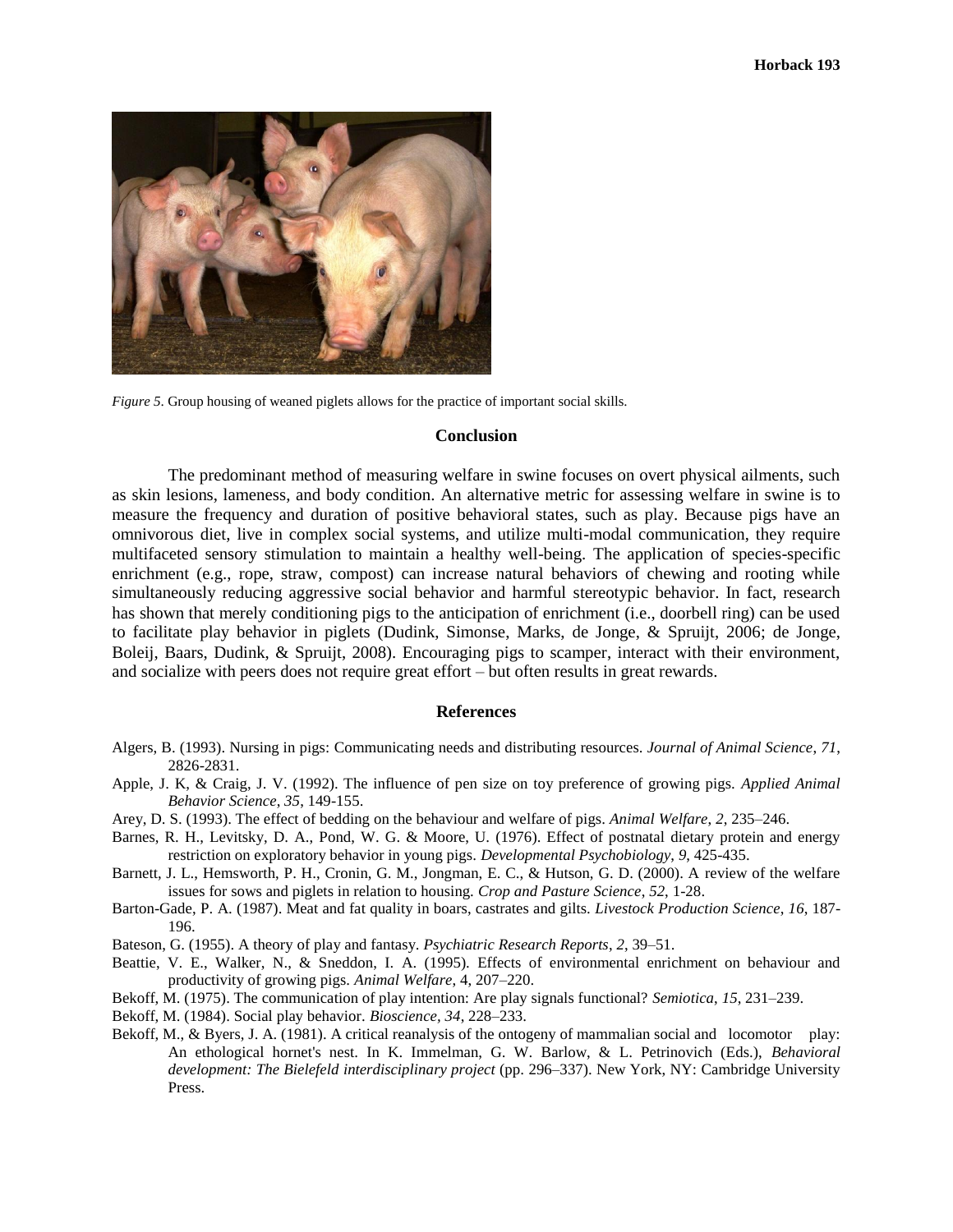- Berridge, K. C. & Kringelbach, M. L. (2008). Affective neuroscience of pleasure: Reward in humans and animals. *Psychopharmacology*, *199*, 457-480.
- Biben, M. & Champoux, M. (1999). Play and stress: Cortisol as a negative correlate of play in Saimiri. *Play & Culture Studies*, *2*, 191-208.
- Blackshaw, J. K., Swain, A. J., Blackshaw, A. W., Thomas, F. J. M., & Gillies, K. J. (1997). The development of playful behaviour in piglets from birth to weaning in three farrowing environments. *Applied Animal Behaviour Science*, 55, 37-49.
- Blackshaw, J. K., Thomas, F. J., & Lee, J. A. (1997). The effect of a fixed or free toy on the growth rate and aggressive behaviour of weaned pigs and the influence of hierarchy on initial investigation of the toys. *Applied Animal Behaviour Science*, *53*, 203-212.
- Bonde, M., Rousing, T., Badsberg, J. H., & Sørensen, J. T. (2004). Associations between lying down behaviour problems and body condition, limb disorders and skin lesions of lactating sows housed in farrowing crates in commercial sow herds. *Livestock Production Science*, *87*, 179-187.
- Broom, D. M. (1986). Stereotypies and responsiveness as welfare indicators in stall-housed sows. *Animal Production*, *42*, 438-439.
- Broom, D. M., Sena, H., & Moynihan, K. L. (2009). Pigs learn what a mirror image represents and use it to obtain information. *Animal Behavior, 78*, 1037-1041.
- Burgdorf, J., & Panksepp, J. (2007). The neurobiology of positive emotions. *Neuroscience and Biobehavioural Reviews, 30*, 173–187.
- Burghardt, G. M. (2005). *The genesis of animal play*. Cambridge, MA: MIT Press.
- Byers, J. A. (1984). Play in ungulates. In P. K. Smith (Ed.), *Play in animals and humans* (pp.43 65). Oxford, UK: Basil Blackwell.
- Byers, J. A. (Ed.). (1998). Animal play: Evolutionary, comparative and ecological perspectives. Cambridge, UK: Cambridge University Press.
- Csermely, D. (1994). Maternal behaviour of free ranging sows during the first 8 days after farrowing. *Journal of Ethology*, *12*, 53-62.
- Curtis, J., & Bourne, F. J. (1971). Immunoglobulin quantitation in sow serum, colostrum and milk and the serum of young pigs. *Biochimica et Biophysica Acta (BBA)-Protein Structure*, *236*, 319-332.
- Damm, B. I., Forkman, B., & Pedersen, L. J. (2005). Lying down and rolling behaviour in sows in relation to piglet crushing. *Applied Animal Behaviour Science*, *90*, 3-20.
- Day, J. E. L., Kyriazakis, I., & Lawrence, A. B. (1995). The effect of food deprivation on the expression of foraging and exploratory behaviour in the growing pig. *Applied Animal Behaviour Science, 42*, 193–206.
- D"Eath, R. B., & Turner, S. P. (2009). The natural behaviour of the pig. In W. Sybesma (Ed.), *The welfare of pigs* (pp.13-45). The Netherlands: Springer.
- Dobao, M. T., Rodribanez, J., & Siliŏ, L., 1985. Choice of companions in social play in piglets. *Applied Animal Behaviour Science, 13*, 259-266.
- Donaldson, T. M., Newberry, R. C., Špinka, M., & Cloutier, S. (2002). Effects of early play experience on play behaviour of piglets after weaning. *Applied Animal Behavior Science, 70*, 221–231
- Douglas, C., Bateson, M., Walsh, C., Bedue, A., & Edwards, S. (2012). Environmental enrichment induces optimistic cognitive biases in pigs. *Applied Animal Behavior Science, 139*, 65-73.
- Dudink, S., Simonse, H., Marks, I., de Jonge, F. H., & Spruijt, B. M. (2006). Announcing the arrival of enrichment increases play behaviour and reduces weaning-stress-induced behaviours of piglets directly after weaning. *Applied Animal Behaviour Science*, *101*, 86–101.
- Ewbank, R., Meese, G. B., & Cox, J. E. (1974). Individual recognition and the dominance hierarchy in the domesticated pig. The role of sight. *Animal Behaviour*, 22, 473-480.
- Fagen, R. M. (1981). *Animal play behavior*. New York, NY: Oxford University Press.
- Food and Agriculture Organization of the United Nations (FAOSTAT, 2011). Available at http://faostat.fao.org/site/362/DesktopDefault.aspx?PageID=362
- Fraser, D. & Jones, R. (1975). The 'teat order' of suckling pigs: I. Relation to birth weight and subsequent growth. *The Journal of Agricultural Science*, *84*, 387-391.
- Fraser, D., Phillips, P. A., Thompson, B. K., & Tennessen, T. (1991). Effect of straw on the behaviour of growing pigs. *Applied Animal Behaviour Science, 30*, 307–318.
- Geverink, N. A., Kappers, A., Van de Burgwal, E., Labooij, E., Blokhuis, J., & Wiegant, V. (1998). Effects of regular moving and handling on the behavioral and physiological responses of pigs to pre-slaughter treatment and consequences for meat quality. *Journal of Animal Science, 76*, 2080-2085.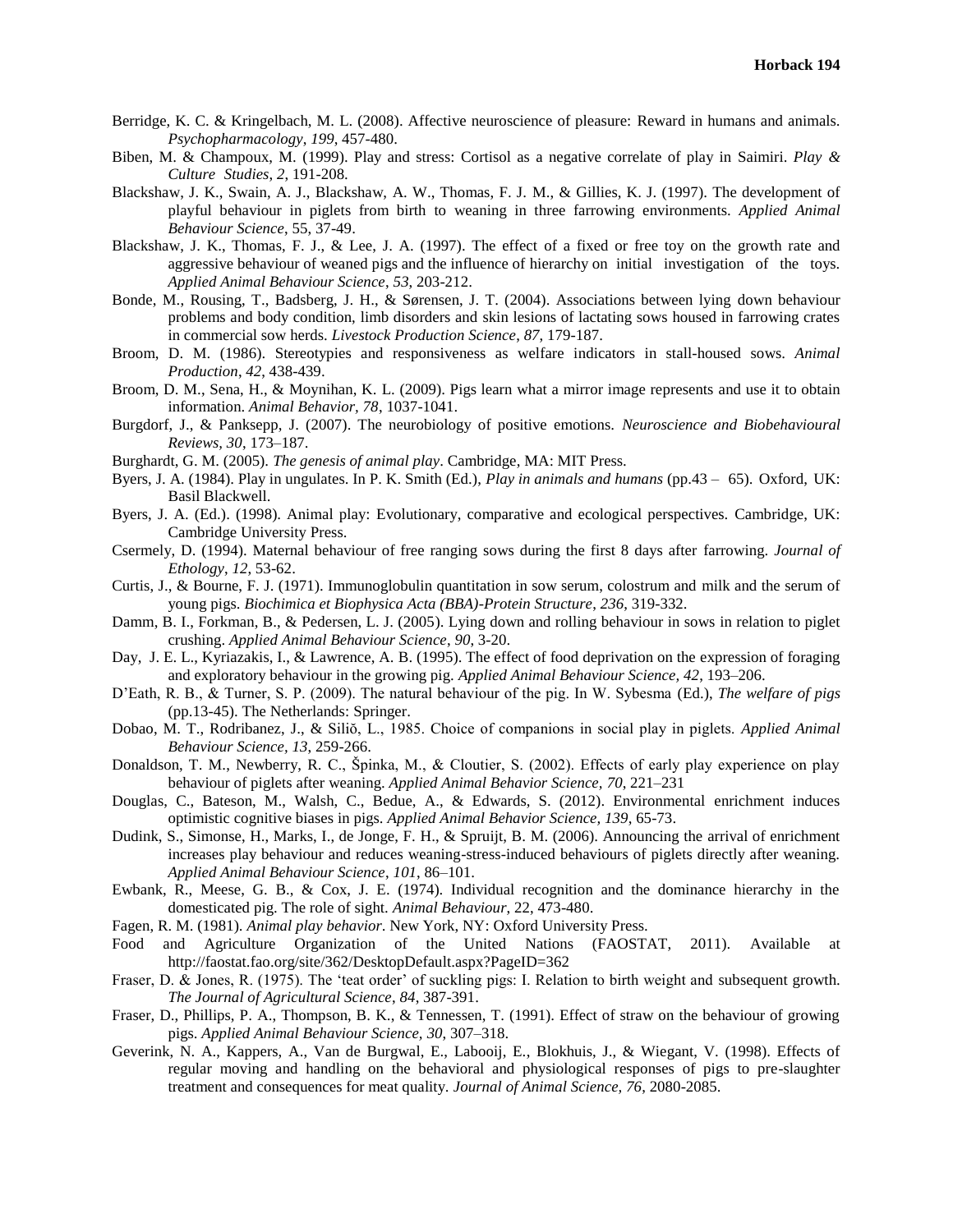- Giuffra, E., Kijas, J. M. H., Amarger, V., Carlborg, Ö., Jeon, J. T., & Andersson, L. (2000). The origin of the domestic pig: Independent domestication and subsequent introgression. *Genetics*, *154*, 1785-1791.
- Graves, H. B. (1984). Behavior and ecology of wild and feral swine (*Sus scrofa*). *Journal of Animal Science*, *58*, 482-492.
- Hall, S. L. (1998). Object play by adult animals. In M. Bekoff & J. A. Byers (Eds.), *Animal play* (pp. 27–44). Cambridge, UK: Cambridge University Press.
- Harris, M. (1989). *Cows, pigs, wars, and witches: The riddles of culture*. New York, NY: Random House.
- Hartsock, T. G., & Graves, H. B. (1976). Neonatal behavior and nutrition-related mortality in domestic swine. *Journal of Animal Science*, *42*, 235-241.
- Held, S., & Mendl, M. (2001). Behaviour of the young weaner pig. In M. Varley & J. Wisemen (Eds.), *The weaner pig, nutrition and management* (pp. 273-297). Wallingford, UK: CABI Publishing.
- Horrell, I., & Hodgson, J. (1992). The bases of sow-piglet identification. 2. Cues used by piglets to identify their dam and home pen. *Applied Animal Behaviour Science*, *33*, 329-343.
- Jensen, P. (1980). An ethogram of social interaction patterns in group housed dry sows. *Applied Animal Ethology*, *6*, 341-350.
- Jensen, P., & Recen, B. (1989). When to wean: Observations from free-ranging domestic pigs. *Applied Animal Behaviour Science, 23*, 49-60.
- Johnson, A. K., Morrow-Tesch, J. L., & McGlone, J. J. (2001). Behavior and performance of lactating sows and piglets reared indoors or outdoors. *Journal of Animal Science*, *79*, 2571-2579.
- de Jonge, F. H., Boleij, H., Baars, A. M., Dudink, S., & Spruijt, B. M. (2008). Music during play-time: Using context conditioning as a tool to improve welfare in piglets. *Applied Animal Behaviour Science, 115*, 138- 148.
- Kelly, H. R. C., Bruce, J. M., English, P. R., Fowler, V. R., & Edwards, S. A. (2000). Behaviour of 3-week weaned pigs in Straw-Flow, deep straw and flatdeck housing systems. *Applied Animal Behaviour Science, 68*, 269– 280.
- Kristensen, H. H., Jones, R. B., Schofield, C. P., White, R. P., & Wathes, C. M. (2001). The use of olfactory and other cues for social recognition by juvenile pigs. *Applied Animal Behaviour Science*, *72*, 321–333.
- Kuczaj, S. A., & Horback, K. M. (2012). Play and emotions. In S. Watanabe and S. Kuczaj (Eds.), *Comparative perspectives on human and animal emotions* (pp. 87-112). Tokyo, Japan: Springer.
- Kuczaj, S. A., Makecha, R., Trone, M., Paulos, R. D., & Ramos, J. A. (2006). Role of peers in cultural innovation and cultural transmission: Evidence from the play of dolphin calves. *International Journal of Comparative Psychology, 19*, 223–240.
- Mason, G. (1991). Stereotypies: A critical review. *Animal Behaviour, 41*, 1015–37.
- McBride, G. (1963). The "teat order" and communication in young pigs. *Animal Behaviour*, *11*, 53-56.
- McBride, W., & Key, N. (2003). *Economic and structural relationships in US hog production*. USDA-Economic Research Service Agricultural Economic Report 818.
- Mendl, M., Randle, K., & Pope, S. (2002). Young female pigs can discriminate individual differences in odours from conspecific urine. *Animal Behavior*, *64*, 97–101.
- Mendl, M., Held, S., & Byrne, R. W. (2010). Pig cognition. *Current Biology*, *20*, R796-R798.
- Morgan, C. A., Deans, L. A., Lawrence, A. B., & Nielsen, B. L. (1998). The effects of straw bedding on the feeding and social behaviour of growing pigs fed by means of single- space feeders. *Applied Animal Behaviour Science, 58*, 23–33.
- Newberry, R. C. (1995). Environmental enrichment: increasing the biological relevance of captive environments. *Applied Animal Behaviour Science*, 44(2), 229-243.
- Newberry, R. C., & Wood-Gush, D. G. M. (1985). The suckling behavior of domestic pigs in a semi-natural environment. *Behaviour*, 95, 11–25.
- Newberry, R. C., Wood-Gush, D. G. M., & Hall, J. W. (1988). Playful behaviour of piglets. *Behavioural Processes*, *17*(3), 205-216.
- Nowak, R., Porter, R. H., Lévy, F., Orgeur, P., & Schaal, B. (2000). Role of mother-young interactions in the survival of offspring in domestic mammals. *Reviews of Reproduction*, *5*, 153-163.
- Oliveira, A., Rossi, A., Silva, L., Lau, M. & Barreto, R. E. (2010). Play behaviour in nonhuman animals and the animal welfare issue. *Journal of Ethology*, *28*, 1-5.
- Porter, V. (1993). *Pigs. A handbook to the breeds of the world*. Mountfield, UK: Helm Information.
- Rauw, W. M. (2013). A note on the consistency of a behavioral play marker in piglets. *Journal of Animal Science and Biotechnology*, *4*, 33.